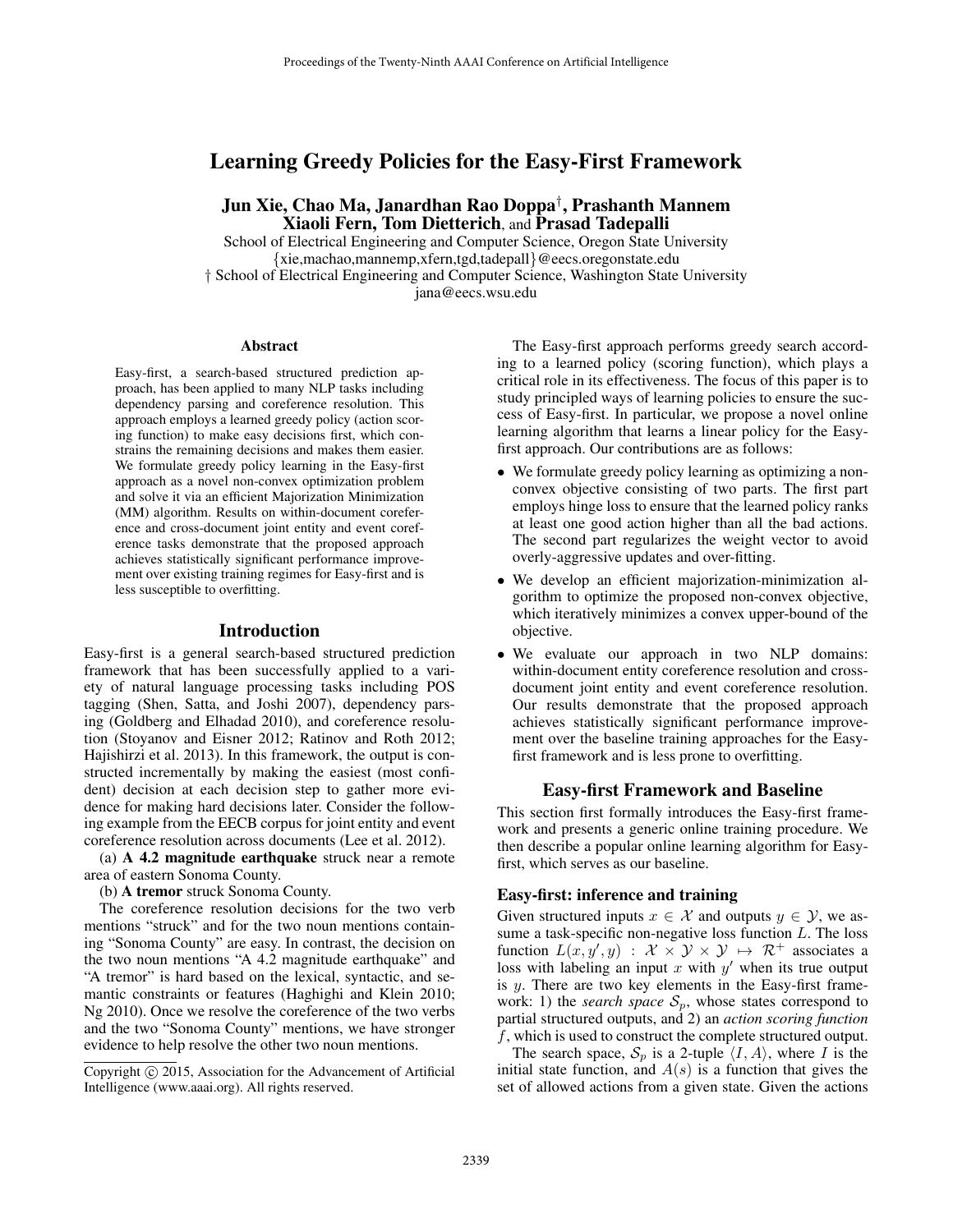Algorithm 1 Easy-first inference algorithm with learning option. When the flag learn is set, the algorithm performs

| one online training iteration on the given training example.              |  |
|---------------------------------------------------------------------------|--|
| 1: <b>input</b> : Structured input x, parameter-vector w, learning option |  |
| <i>learn</i> with ground truth output y, cumulative weight $w_{sum}$      |  |
| 2: $s \leftarrow I(x)$                                                    |  |
| 3: TERMINATE $\leftarrow False$                                           |  |
| 4: while not TERMINATE do                                                 |  |
| 5:<br>$a_p \leftarrow \arg \max_{a \in A(s)} w \cdot \phi(a)$             |  |
| <b>if</b> learn is TRUE then<br>6:                                        |  |
| $G(s) \leftarrow \mathcal{O}(s, y)$<br>7:                                 |  |
| $B(s) \leftarrow A(s) - G(s)$<br>8:                                       |  |
| if $a_n \in B(s)$ then<br>9:                                              |  |
| $w \leftarrow \text{UPDATE}(w, G(s), B(s))$<br>10:                        |  |
| 11:<br>$w_{sum} + w$                                                      |  |
| 12:<br>end if                                                             |  |
| $a_p \leftarrow \text{ChooseAction}(A(s), w)$<br>13:                      |  |
| end if<br>14:                                                             |  |
| 15:<br>$s \leftarrow$ Apply $a_p$ on s                                    |  |
| <b>if</b> Terminal(s) or $a_p = HALT$ then<br>16:                         |  |
| $TERMINATE = True$<br>17:                                                 |  |
| end if<br>18:                                                             |  |
| 19: end while                                                             |  |
| 20: output: If $learn$ is TRUE return w and $w_{sum}$ else return s.      |  |
|                                                                           |  |
|                                                                           |  |

 $A(s)$  from a state s, we consider any action  $a \in A(s)$  that results in a state with less loss as a *good action*; otherwise, it is a *bad action*. Within the Easy-first framework, it is typical to encounter states that have more than one good action. We denote the set of all good actions in state s as  $G(s)$  and the set of all bad actions as  $B(s)$  ( $G(s) \cup B(s) = A(s)$ ).

The second element, the action scoring function  $f$ , evaluates all actions in  $A(s)$  and guides the search to incrementally produce the structured output. In this work, we consider linear functions  $f(a) = w \cdot \phi(a)$ , where w is the weight vector and  $\phi(\cdot)$  is a predefined feature function. Given a structured input  $x \in \mathcal{X}$  and weight vector w, the Easyfirst inference procedure, illustrated in Algorithm 1 ( $learn =$ FALSE), greedily traverses the search space  $S_p$ . In any state s, the scoring function  $f$  is applied to evaluate the quality of each action  $a \in A(s)$ . The action with the highest score is executed. This process is repeated until a terminal state is reached (for problems with a natural notion of terminal states, e.g., dependency parsing) or a HALT action is chosen (for problems like coreference resolution where we need to learn when to stop) and the predicted output is returned.

The success of the Easy-first framework hinges upon the ability to choose a good action in each decision step. Hence, the *learning goal* within the Easy-first framework is to learn a weight vector w such that the highest scoring action in each step is a *good* action. Toward this goal, a general online training procedure is described in Algorithm 1 ( $learn =$ TRUE). In any given state s, we assume that there exists an oracle O that can identify G(s) (line 7), the set of all *good* actions given the current state and the ground truth output y. If the current highest scoring action  $a_p$  is a good action, there is no need to update weights. Otherwise, the weights are updated (lines 9-12). A ChooseAction procedure is then called to select the next action (line 13), and we transit to the next

search state. This is repeated until the termination condition is met (line 16). Algorithm 1 (*learn* = TRUE) presents the procedure for one training iteration on a single training example  $(x, y)$ . This is typically repeated for every training example for multiple iterations, and the updated weights are accumulated along the way (line 11) and averaged at the end of training (to avoid overfitting) to be used for inference.

There are two elements that need to be specified in this basic training procedure. First, how to perform the update (line 10), which is the main focus of this paper. Second, how to choose the next action, which determines the training trajectories (line 13). Two types of approaches have been pursued in the literature for this purpose: on-trajectory training, which always chooses an action in  $G(s)$  (e.g., the highestscoring action in  $G(s)$ ), and off-trajectory training, which always chooses the highest-scoring action based on the current scoring function even when it is a bad action. In this work, we consider both types of training trajectories.

## A baseline update strategy

Now we introduce a popular update strategy widely employed in prior Easy-first work (Goldberg and Elhadad 2010; Stoyanov and Eisner 2012). This strategy aims to update the weights so that one of the good actions will score the highest. To achieve this, it uses a simple heuristic by focusing on the highest scoring good action, referred to as  $g^*$ , and the highest scoring bad action, referred to as  $b^*$ , and adjusting the weights to increase  $f(g^*)$  and decrease  $f(b^*)$ . For this reason, we refer to this method as Best Good Best Bad (BGBB). The specific update rule for BGBB is:

$$
w \leftarrow w - \eta \cdot (\phi(b^*) - \phi(g^*)),\tag{1}
$$

where  $\eta$  is the learning rate. This update is typically done repeatedly for a fixed number of iterations or until a good action is scored the highest. In each iteration,  $g^*$  and  $b^*$  are re-evaluated. While this heuristic update has been widely applied (Goldberg and Elhadad 2010; Stoyanov and Eisner 2012), it has a number of problems. Although it updates the weights in a direction that promotes a good action and demotes a bad action, there is no guarantee that the final goal (ranking a good action above all bad actions) can actually be achieved. Very frequently, even after a large number of iterations, the updated weights can still choose a bad action. In some cases, there may not exist a weight vector that ranks a good action higher than all bad actions. In such cases, the effect of the heuristic update rule is unclear, because it lacks an explicit optimization objective.

Note that easy-first can be viewed as a greedy instantiation of the *LaSO* framework (Daume III and Marcu 2005; Xu, Fern, and Yoon 2009), a search-based structured prediction framework that is applicable to both greedy and nongreedy (beam search) search procedures. Most existing work on application of *LaSO* considers a strict left-to-right ordering of the search space, but is equally applicable to an unordered search space, which is used by Easy-first. *LaSO* weight updates are commonly done by promoting an average good action against an average bad action, which we empirically have observed to be inferior to BGBB, thus is not considered in this work.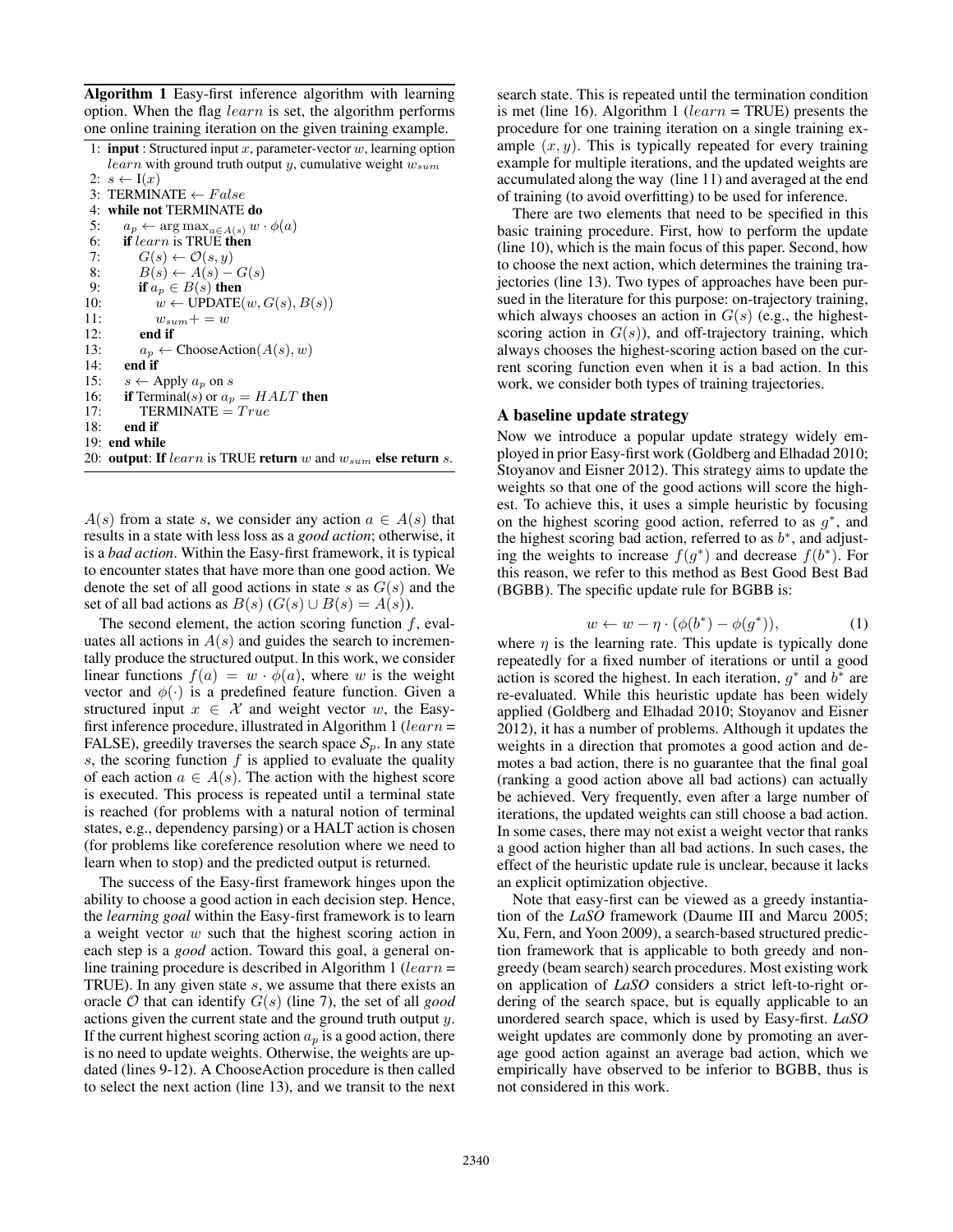## Proposed Method

In this section, we formulate the learning problem within Easy-first as an optimization objective and introduce a Majorization Minimization algorithm to optimize it. Our goal is to *learn a linear scoring function* f *such that in any given state* s *a good action is scored higher than any bad action.* This goal can be captured by the following set of constraints:

$$
\max_{a \in G(s)} f(a) > f(b) \quad \forall b \in B(s) \tag{2}
$$

That is, the score of the highest scoring good action needs to exceed the score of any bad action. If we identify a weight vector  $w$  that enables  $f$  to satisfy these constraints for a given s, then Easy-first would choose a correct action in state s. Because it is not always possible to find a  $w$  that satisfies all the constraints, we introduce the following average hinge loss function to capture them as soft constraints.

$$
L_h(w) = \frac{1}{|B(s)|} \sum_{b \in B(s)} [1 - \max_{a \in G(s)} w \cdot \phi(a) + w \cdot \phi(b)]_+ (3)
$$

where  $[\cdot]_+ = \max(0, \cdot)$ ,  $B(s)$  and  $G(s)$  denote the set of bad and good actions in state s, and  $\phi(\cdot)$  returns the feature vector representing the input action.

Additionally, the weights should be only updated as much as necessary to satisfy the constraints. This is inspired by passive-aggressive Perceptron training (Crammer et al. 2006) and avoids overly aggressive updates leading to overfitting. Combining the two parts, our objective can be described as follows ( $w_0$  is the current weight prior to update):

$$
\arg\min_{w} \lambda \|w - w_0\|^2 +
$$
  

$$
\frac{1}{|B(s)|} \sum_{b \in B(s)} [1 - \max_{a \in G(s)} w \cdot \phi(a) + w \cdot \phi(b)]_+ \quad (4)
$$

where  $\lambda$  trades-off the two aspects of the objective.

While the hinge loss is convex, the negative max inside makes the objective non-convex. To optimize this objective, we devise an efficient Majorization Minimization (MM) algorithm (Hunter and Lange 2004) to find a local optimal solution, which is line 10 of Algorithm 1. We describe our MM algorithm in Algorithm 2.

Our optimization algorithm works in iterations. In iteration  $i$ , we create a convex surrogate objective by replacing  $max_{a \in G(s)} w \cdot \phi(a)$  with  $w \cdot \phi(g^*)$ , where  $g^*$  is the best good action based on the current weights  $w_i$ :

$$
\arg\min_{w} \lambda \|w - w_0\|^2 +
$$
  

$$
\frac{1}{|B(s)|} \sum_{b \in B(s)} [1 - w \cdot \phi(g^*) + w \cdot \phi(b)]_+ \quad (5)
$$

This convex objective is then optimized via gradient descent (line 7) to obtain a new weight vector  $w_{i+1}$ , which is then used to identify the  $g^*$  for the convex surrogate in the next iteration. This repeats until convergence (lines 9-11) or for a fixed number of iterations  $(T)$ .

### Algorithm 2 The MM algorithm to solve Equation 4

- 1: **input** : current parameter-vector  $w_0$ , convergence threshold  $\epsilon$ ,  $\lambda$ , good actions  $G(s)$ , bad actions  $B(s)$ , max number of iterations T
- 2: output :  $w_i$
- 3:  $i \leftarrow 0$ , convergence ← false
- 4:  $pObj \leftarrow -\infty$
- 5: while  $i \leq T$  and !convergence **do**
- 6:  $g^* \leftarrow \arg \max_{a \in G(s)} w_i \cdot \phi(a)$
- 7:  $w_{i+1} \leftarrow$  solve Equation 5 via gradient descent<br>8:  $cObj \leftarrow$  evaluate the objective in Equation 4
- $cObj \leftarrow$  evaluate the objective in Equation 4
- 9: **if**  $cObj pObj \leq \epsilon$  **then**<br>10: **convergence**  $\leftarrow true$  $convergence \leftarrow true$
- 11: end if
- 12:  $pObj \leftarrow cObj$
- 13:  $i + +$
- 14: end while

It is easy to verify that Equation 5 is an upper bound to the original objective and is tight at the current weights  $w_i$ , which guarantees that our algorithm will monotonically decrease the objective until converging to a local minimum.

We omit the details of the gradient descent subroutine for solving Equation 5. However, it is worth noting that each step of the gradient descent procedure corresponds nicely to a single update step of the Best Good Best Bad approach (Equation 1). In particular, each gradient descent step performs the following:

$$
w \leftarrow w - \eta \left[ \lambda (w - w_0) + \frac{1}{|B(s)|} \sum_{a \in V} \phi(a) - \phi(g^*) \right],
$$
\n(6)

where  $\eta$  is the learning rate and V is a subset of  $B(s)$  that contains all the bad actions that scored higher than  $g^*$ .

Comparing to Equation 1, we note two key differences. First, our update rule does not solely focus on the best bad action. Instead, it tries to suppress all the bad actions that incur constraint violations. We argue that by considering all violated bad actions at once, we avoid the jumpy behavior of BGBB from one iteration to the next and increase learning stability. The second key difference is that our update rule has the added flexibility for explicit control of aggressiveness and overfitting in updates. By tuning parameter  $\lambda$ , we can achieve a trade-off between aggressively satisfying the given constraints and conservatively staying close to the current weight. Hence, we refer to our update rule as Regularized Best Good Violated Bad (RBGVB).

Note that we can capture the easy-first learning goal with the following constraint as an alterative to Equation 2.

$$
\max_{a \in G(s)} f(a) > \max_{b \in B(s)} f(b)
$$

This naturally leads to the following alternative objective:

$$
\underset{w}{\arg\min} \lambda \|w - w_0\|^2 + [1 - \max_{a \in G(s)} w \cdot \phi(a) + \max_{b \in B(s)} w \cdot \phi(b)]_+ \tag{7}
$$

A similar MM procedure can be derived to solve this objective by introducing the following convex objective (fixing  $g^* = \arg \max_{a \in G(s)} w_i \cdot \phi(a)$  in each MM iteration: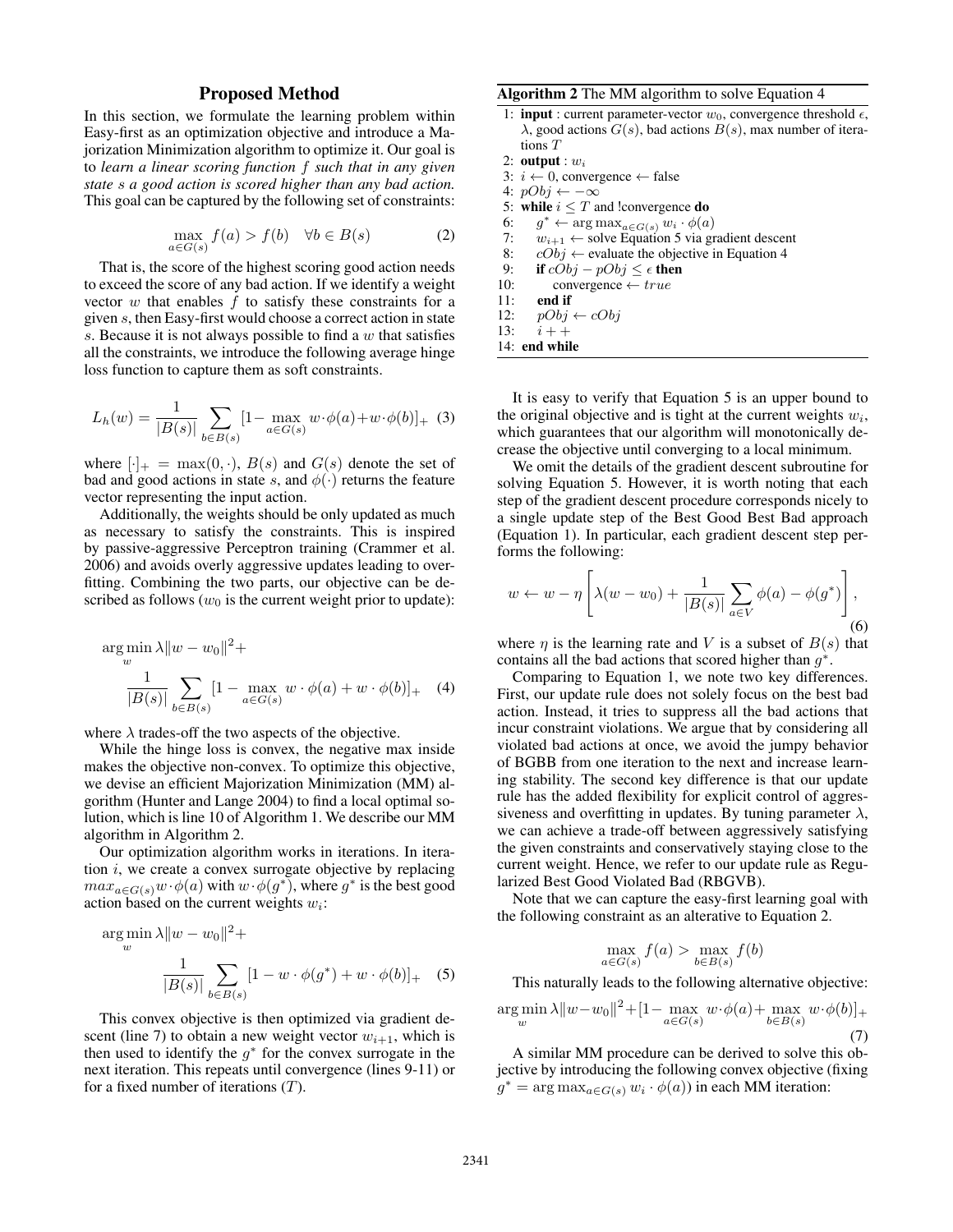$$
\underset{w}{\arg\min} \lambda \|w - w_0\|^2 + [1 - w \cdot \phi(g^*) + \max_{b \in B(s)} w \cdot \phi(b)]_+ \tag{8}
$$

And the gradient descent update rule for this objective is:

$$
w \leftarrow w - \eta \left[ \lambda (w - w_0) + \max_{b \in B(s)} \phi(b) - \phi(g^*) \right] \tag{9}
$$

In other words, in each MM iteration, we fix the best good action  $g^*$ , and update it against the best bad action in each gradient descent iteration. This update rule bears a strong similarity with BGBB as we focus on only the best bad in each update, but with passive-aggressive regularization included. We refer to this variant as RBGBB and consider it as an additional baseline in our experiments.

### Experimental Evaluation

We conduct our evaluation on two NLP problem domains: within-document entity coreference resolution and joint entity and event coreference resolution across documents.

### Baseline Methods

We compare our proposed Regularized Best Good Violated Bad (RBGVB) approach with the commonly used Best Good Best Bad (BGBB) update rule (Stoyanov and Eisner 2012). As discussed previously, RBGVB differs from BGBB in two key ways: first, each update of RBGVB considers all bad actions that incur constraint violations; second, it incorporates passive-agressive regularization. To understand the impact of these two factors, we also include in our comparison two additional methods: Regularized BGBB (RBGBB) as described at the end of the previous section, and RBGVB with no regularization (BGVB). Below we present our experimental results for each problem domain.

#### Entity coreference resolution within documents

We first consider the problem of entity coreference resolution within documents, which groups noun phrase mentions into clusters corresponding to entities. Within-document entity coreference resolution has been widely studied, and there exist many successful systems, including the Easy-first system (Stoyanov and Eisner 2012).

Data. For this problem, we conduct experiments on two entity coreference resolution corpora.

- ACE04: (NIST 2004) We employ the same training/testing partition as ACE2004-CULOTTA-TEST (Culotta et al. 2007; Bengtson and Roth 2008). There are 443 documents in total, among which 268 documents are used for training, 68 documents for validating, and 107 documents for testing.
- OntoNotes-5.0: (Pradhan et al. 2012) We employ the official split for training, validation, and testing. There are 2802 documents for training; 343 documents for validation; and 345 documents for testing.

Our experiments use predicted mentions extracted by the UIUC mention detector (Chang et al. 2012). We evaluate

the coreference results using the updated version<sup>1</sup> (7.0) of the coreference scorer. Experiments on gold mentions show similar results and are not included in the paper.

Experimental setup. We implemented our learning algorithm based upon the Easy-first coreference system (Stoyanov and Eisner 2012). We employ the same set of features, which includes cluster features capturing cluster-level global agreement and mention-pair features capturing local configurations signifying coreferences. We also follow the same protocol for handling the "HALT" action (which serves as the terminal state when selected) as (Stoyanov and Eisner 2012). In particular, we represent the HALT action by a feature vector of all zeros except for a halt feature that is set to 1. For all other actions, we set the halt feature to zero. The learned weight of this halt feature operates as a threshold on action scores. During inference, if no merge action scores higher than this threshold, the search terminates.

We followed the setup of (Stoyanov and Eisner 2012) with a few small changes. To ensure fair comparison of the different update rules, we initialize all the methods with the zero weight vector. Another difference is that we employ fivefold cross-validation for parameter tuning for all methods. For BGBB, we tune the learning rate ( $\eta \in \{10^{-1}, ..., 10^{-5}\}\$ ) and the maximum number of repeated perceptron updates  $(k \in \{1, 5, 10, 20, 50\})$  for each mistake step. For RBGVB and RBGBB, we tune the regularization parameter ( $\lambda \in$  $\{10^{-4}, 10^{-3}, ..., 10^{3}\}\)$ . For MM-based method including BGVB, RBGVB, RBGBB, we tune the maximum number of MM iterations ( $T \in \{1, 5, 10, 20, 50\}$ ) and the maximum number of gradient descent steps  $(t \in \{1, 5, 10, 20, 50\})$ . Note that for gradient descent, our method sets the learning rate to be one over the number of iterations. Finally, (Stoyanov and Eisner 2012) uses off-trajectory training. To remove the impact of the training trajectories, our experiments consider both off-trajectory and on-trajectory training.

Results. Table 1 show the results on the OntoNotes 5.0 and ACE2004 corpora. For evaluation, we compute MUC (Vilain et al. 1995),  $B^3$  (Bagga and Baldwin 1998), CEAF (Luo 2005), and CoNLL F1 (Pradhan et al. 2011), all of which were employed in the CoNLL Shared-task 2011. Note that CoNLL F1 is simply the average F1 values of the other three metrics.

From the results, we can see that our proposed approach (RBGVB) consistently outperforms BGBB for both corpora. In addition, we also observe that the unregularized version of our method (BGVB) also outperforms BGBB, although with a slightly smaller margin. Similarly, our proposed method RBGVB also outperforms regularzied BGBB (RBGBB). For these three comparisons, statistical significance tests using the Paired bootstrap resampling approach (Koehn 2004) indicate that the performance differences we observe are statistically significant in all four measures.

These results collectively indicate that the performance gain of our proposed method over baseline BGBB is not dominated by a single factor of using regularization or considering all violated bad actions. Rather, both factors contribute to the observed performance improvement. We no-

<sup>1</sup> http://code.google.com/p/reference-coreference-scorers/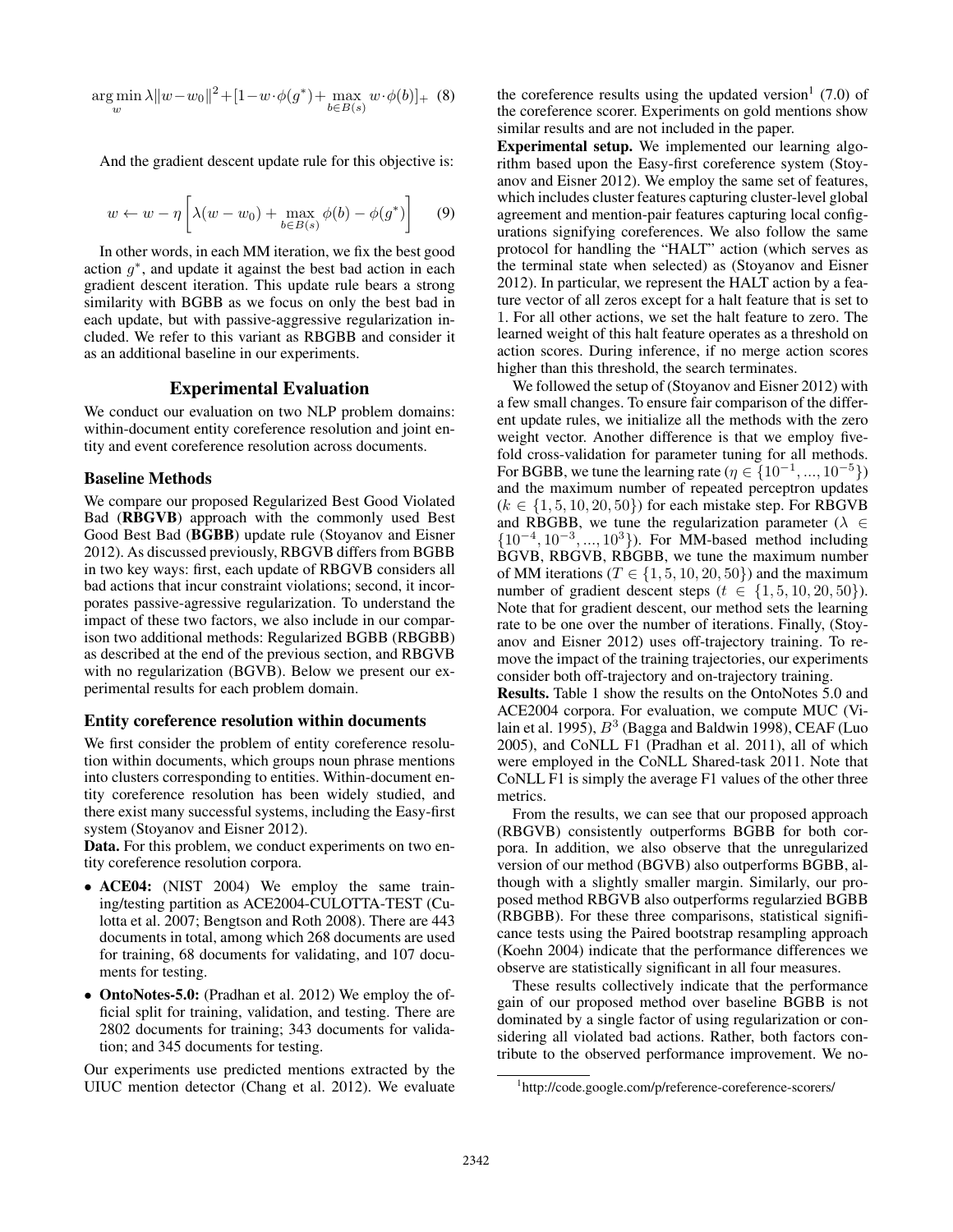| <b>ALGORITHM</b>                        | <b>MUC</b> | <b>BCUB</b> | $CEAF_e$ | CoNLL |  |
|-----------------------------------------|------------|-------------|----------|-------|--|
| <b>Results on OntoNotes 5.0 corpus.</b> |            |             |          |       |  |
|                                         |            |             |          |       |  |
| On-Traj-RBGVB                           | 67.51      | 52.05       | 52.46    | 57.34 |  |
| On-Traj-BGVB                            | 67.12      | 52.11       | 49.79    | 56.34 |  |
| On-Traj-RBGBB                           | 66.93      | 51.71       | 47.92    | 55.52 |  |
| On-Traj-BGBB                            | 66.72      | 50.33       | 47.32    | 54.79 |  |
| Off-Traj-RBGVB                          | 69.71      | 52.75       | 52.05    | 58.17 |  |
| Off-Traj-BGVB                           | 69.35      | 51.31       | 50.07    | 56.91 |  |
| Off-Traj-RBGBB                          | 67.55      | 50.97       | 48.82    | 55.78 |  |
| Off-Traj-BGBB                           | 66.02      | 50.76       | 48.61    | 55.13 |  |
|                                         |            |             |          |       |  |
| <b>Results on ACE 2004 corpus.</b>      |            |             |          |       |  |
| On-Traj-RBGVB                           | 51.09      | 69.97       | 48.08    | 56.38 |  |
| On-Traj-BGVB                            | 49.65      | 66.87       | 45.99    | 54.17 |  |
| On-Traj-RBGBB                           | 47.87      | 67.21       | 45.45    | 53.51 |  |
| On-Traj-BGBB                            | 47.71      | 64.67       | 41.55    | 51.31 |  |
| Off-Traj-RBGVB                          | 51.25      | 72.61       | 48.40    | 57.42 |  |
| Off-Traj-BGVB                           | 50.79      | 71.43       | 47.70    | 56.64 |  |
| Off-Traj-RBGBB                          | 49.23      | 70.14       | 46.77    | 55.38 |  |
| Off-Traj-BGBB                           | 48.91      | 68.21       | 46.47    | 54.53 |  |

Table 1: Results on within-document coreference corpora with predicted mentions. Metric values reflect version 7 of the CoNLL scorer.

| <b>ALGORITHM</b> | <b>MUC</b> | <b>BCUB</b> | $CEAF_e$ | CoNLL |
|------------------|------------|-------------|----------|-------|
| On-Traj-RBGVB    | 66.91      | 50.85       | 49.76    | 55.84 |
| On-Traj-BGVB     | 65.58      | 49.78       | 49.13    | 54.83 |
| On-Traj-RBGBB    | 64.49      | 49.04       | 47.58    | 53.70 |
| On-Traj-BGBB     | 62.45      | 45.71       | 44.87    | 51.01 |
| Off-Traj-RBGVB   | 66.67      | 51.8        | 51.21    | 56.56 |
| Off-Traj-BGVB    | 66.19      | 50.87       | 50.43    | 55.83 |
| Off-Traj-RBGBB   | 65.97      | 50.73       | 48.92    | 55.20 |
| Off-Traj-BGBB    | 61.9       | 44.55       | 43.04    | 49.83 |
| Lee et al.       | 66.4       | 50.99       | 49.83    | 55.74 |

Table 2: Results for cross-document joint entity and event coreference resolution with predicted mentions.

ticed that the performance gains mostly came from improved recall. In the next section, we further explore the performance differences between RBGVB and BGBB.

Note that the best performance we achieved on OntoNotes (58.17 as measured by CoNLL F1) is approximately 3% lower than the current state-of-the-art on this corpus (Durrett and Klein 2013). It is important to note that our results are not directly comparable to that of (Durrett and Klein 2013), which solves coreference resolution in a left-to-right order and uses different feature designs. By incorporating more advanced features, we expect our results to further improve.

### Joint entity and event coreference across documents

Cross-document joint entity and event coreference resolution is a challenging problem that involves resolving the coreferences for entities (noun phrases) and events (verbs) across multiple documents simultaneously.

Data. We employ the benchmark EECB corpus (Lee et al. 2012) for our experiments. EECB contains 482 documents

clustered into 43 topics. We use the same split for training, validation, and testing as Lee et al. (2012). Out of 43 topics, 12 topics are used for training, 3 topics for validation, and 28 topics for testing. We conduct experiments on predicted mentions. The predicted mentions are extracted using the same mention extraction system as Lee et al. (2012).

Features. We employ the same set of features as Lee et al. (2012) with two minor distinctions. First, in addition to the merge actions, we introduce the HALT action to serve the role of a terminal state for Easy-first search, following Stoyanov and Eisner (2012). Another minor distinction is that due to non-availability we employed a different semantic role labeling (SRL) system, which is trained on both NomBank and PropBank (Johansson and Nugues 2008).

Comparison to state-of-the-art. In addition to the three baselines (BGBB, RBGBB, BGVB) mentioned before, we compare our RBGVB approach with the current state-of-theart cross-document joint entity and event coreference system by Lee et al. (2012).

Experimental setup. We build our experiments on top of the Stanford multi-pass sieve system (Raghunathan et al. 2010). For all methods, we employ the same set of features and the same initial processing step to the noun-phrase mentions as described by Lee et al. (2012). We set up our experiments to closely resemble the experiments by Lee et al. (2012). The parameters of RBGVB, BGVB, and RBGBB  $(\lambda, MM$  iterations T, and gradient descent iterations t) and BGBB (learning rate  $\eta$  and maximum updates per ieration k) are tuned with five-fold cross-validation within the training set using the same range of values specified for the withindocument coreference tasks. For all methods, we tune the halt feature using the validation set to determine the stopping condition for inference. For the method of Lee et al. (2012), we employ the implementation provided by the authors and follow the parameter setup suggested in the original paper.

Results. Our experiments consider both on-trajectory and off-trajectory training. Lee et al. (2012) performs offline training, where the training examples can be viewed as collected in an off-trajectory fashion (not restricted to taking good actions during training). Thus it is omitted from comparison for the on-trajectory setting. We measure the performances using the same set of metrics as for within-document entity coreference (MUC,  $B^3$ , CEAF, CoNLL F1). We evaluate the results by employing the most up-to-date (Version 7) CoNLL evaluation software<sup>2</sup>.

We present the results for predicted mentions in Table 2 by evaluating both entity and event clusters jointly. First, we observe that our proposed method (RBGVB) outperforms the baseline BGBB on all measures for both on-trajectory and off-trajectory training. We also observe that RBGVB is consistently better than regularized BGBB (RBGBB). Comparing unregularized BGVB and BGBB, we again see a clear win for BGVB. These differences are consistent with what we have observed for the within-document tasks and are statistically significant according to paired bootstrap sampling test. Finally, comparing the performance of RBGVB to that

<sup>&</sup>lt;sup>2</sup> Lee et al. (2012) used V4 of the evaluation software. Thus our results do not exactly match their reported numbers.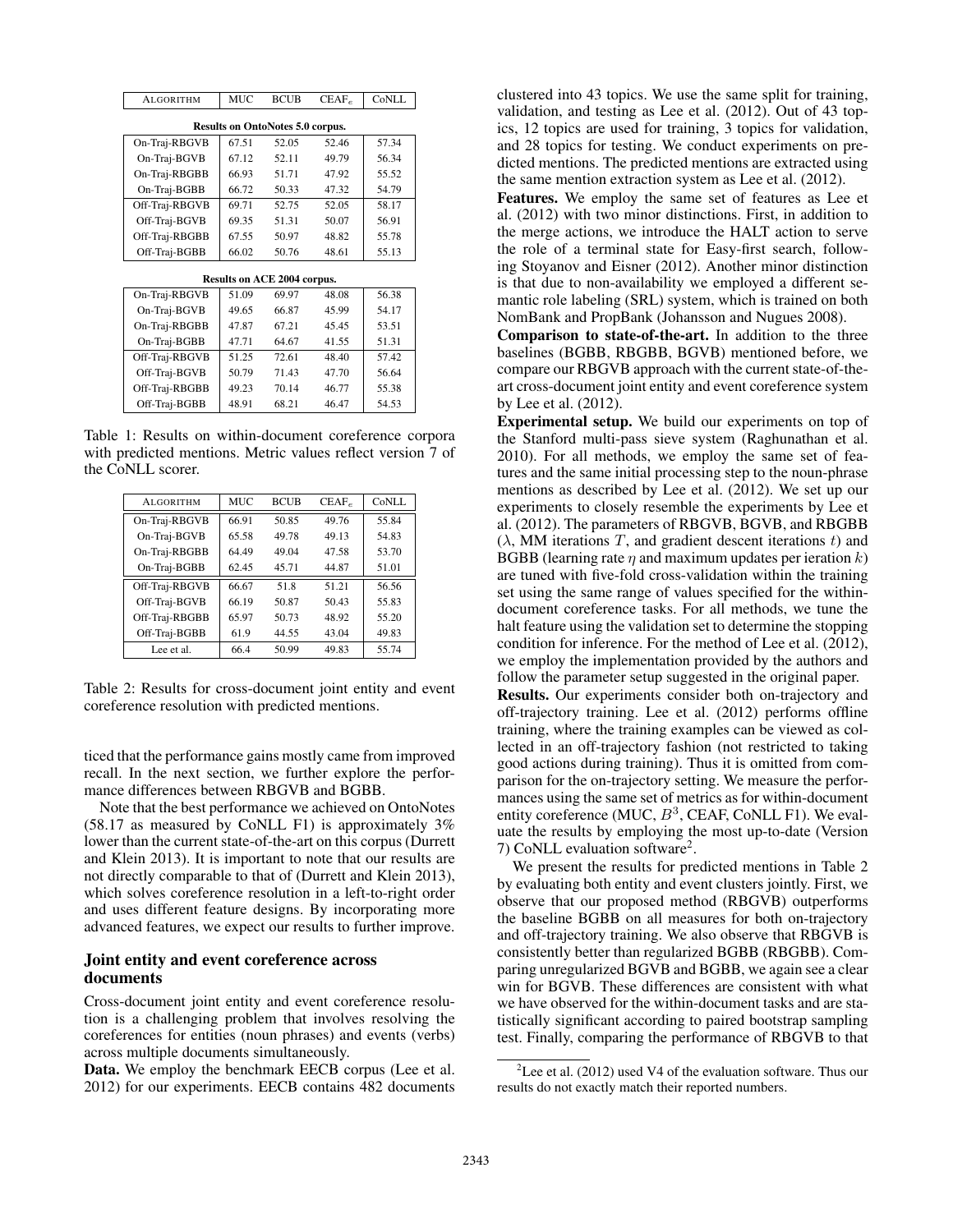of Lee et al. (2012), we see a very small improvement and statistical testing indicates that the difference is only significant for the CEAF measure. This suggests that our method is comparable to the current state-of-the-art on this corpus.

| Approach     | <b>Total Steps</b> | <b>Mistakes</b> | Recoveries | Percentage |
|--------------|--------------------|-----------------|------------|------------|
| <b>RBGVB</b> | 50195              | 16228           | 4255       | 0.262      |
| <b>BGBB</b>  | 50195              | 11625           | 4075       | 0.351      |

Table 3: Training statistics on the ACE 2004 corpus.

### Summary of results

Our results on both domains demonstrate that our proposed RBGVB achieves statistically significant improvements over both BGBB and Regularized BGBB (RBGBB) across the board. The performance difference is more pronounced for the cross-document joint coreference problem for which our method consistently outperforms BGBB, sometimes by a large margin. Additionally, removing the impact of the regularizer, we observe that BGVB also achieves statistically significant improvements over BGBB.

## **Discussion**

There are two key distinctions between RBGVB and the BGBB update rule. First, BGBB considers only the bestscoring bad action in its update, whereas our method considers all bad actions that are causing constraint violations (in Equation 2) in each update. Second, our method follows a passive-aggressive strategy to discourage overly-aggressive updates. Our hypothesis is that these distinctions allow us to introduce more stability in learning and help avoid overfitting to specific bad actions encountered during training.

| Approach     | Mean | Variance | <b>STDEV</b> |
|--------------|------|----------|--------------|
| <b>RBGVB</b> | 0.87 | 0.0047   | 0.069        |
| <b>BGBB</b>  | 0.82 | 0.0064   | 0.080        |

Table 4: Global performance of the learned weights on the ACE 2004 training corpus.

To shed some light on this hypothesis, we take a closer look at the effect of the updates during training. To avoid the impact of noisy mentions, we conduct this set of experiments on gold mentions and focus on within-document coreference and on-trajectory training. We collected some interesting statistics during five iterations of training for RBGVB and BGBB on the ACE2004 corpus, which are presented in Table 3. The second column of the table records the total number of search steps, which are the same for both methods with on-trajectory training. The third column shows the number of mistakes (bad actions chosen during search) encountered during training, each incurring a round of updates. The next two columns show the number and percentage of times that the update is successful ("recoveries", where the highest-scoring action is good after update).

We were surprised to note that our method (RBGVB) is significantly less successful at correcting mistakes (26% for

BGVB vs. 35% for BGBB). How could it be less effective in correcting the mistakes but more effective overall? The explanation lies in the passive-aggressive element of our objective, which explicitly encourages small changes to the weights, sometimes at the expense of not satisfying all the constraints. This explains why our method tends to fail more at correcting the mistakes, but does not provide an answer to why its overall performance tends to be better.

To answer this question, we further examine the quality of the weights obtained by both methods in a global setting. That is, we recorded all the weights that are produced by the two learning algorithms and evaluated how well each weight can guide the greedy search on the training set. To do this, we generated some sample search trajectories on the training data, and at each search step evaluated the learned weights to choose actions. If a weight-vector chose a good action, it was considered a correct decision. For each method, we computed the percentage of correct decisions made by all of the learned weight-vectors, averaged across five randomlygenerated search trajectories. The mean and variance are reported in Table 4. The results show that the weights learned by RBGVB have consistently better global performance and smaller variance. This suggests that by satisfying more local constraints, BGBB is indeed suffering from overfitting, to which our method is less prone.

## Conclusions and Future Work

We proposed a novel online learning algorithm for the Easyfirst framework. By formulating the learning problem as an optimization objective, we capture the essence of the learning goal for Easy-first: select the best scoring action at each search state while avoiding overly-aggressive updates. Experiments on two NLP domains, within-document coreference resolution and cross-document joint entity and event coreference resolution, showed that our greedy learning method outperforms an existing Easy-first training method and is competitive with the current state-of-the-art for crossdocument joint entity and event coreference resolution.

Easy-first makes a series of greedy local decisions, some of which can be hard without additional context, and errors can propagate to downstream decisions. Some solutions we intend to explore are to perform a search in the Limited Discrepancy Search (LDS) space (Doppa, Fern, and Tadepalli 2014b; 2014a) induced by the learned greedy policy to further improve the performance; and to improve the greedy policy by leveraging learned pruning rules (Ma et al. 2014).

## Acknowledgments

Authors would like to thank Veselin Stoyanov (JHU) for answering several questions related to the Easy-first system; Heeyoung Lee (Stanford) for the help on their joint entity and event coreference system. This work was supported in part by NSF grants IIS 1219258, IIS 1018490 and in part by the Defense Advanced Research Projects Agency (DARPA) and the Air Force Research Laboratory (AFRL) under Contract No. FA8750-13-2-0033.